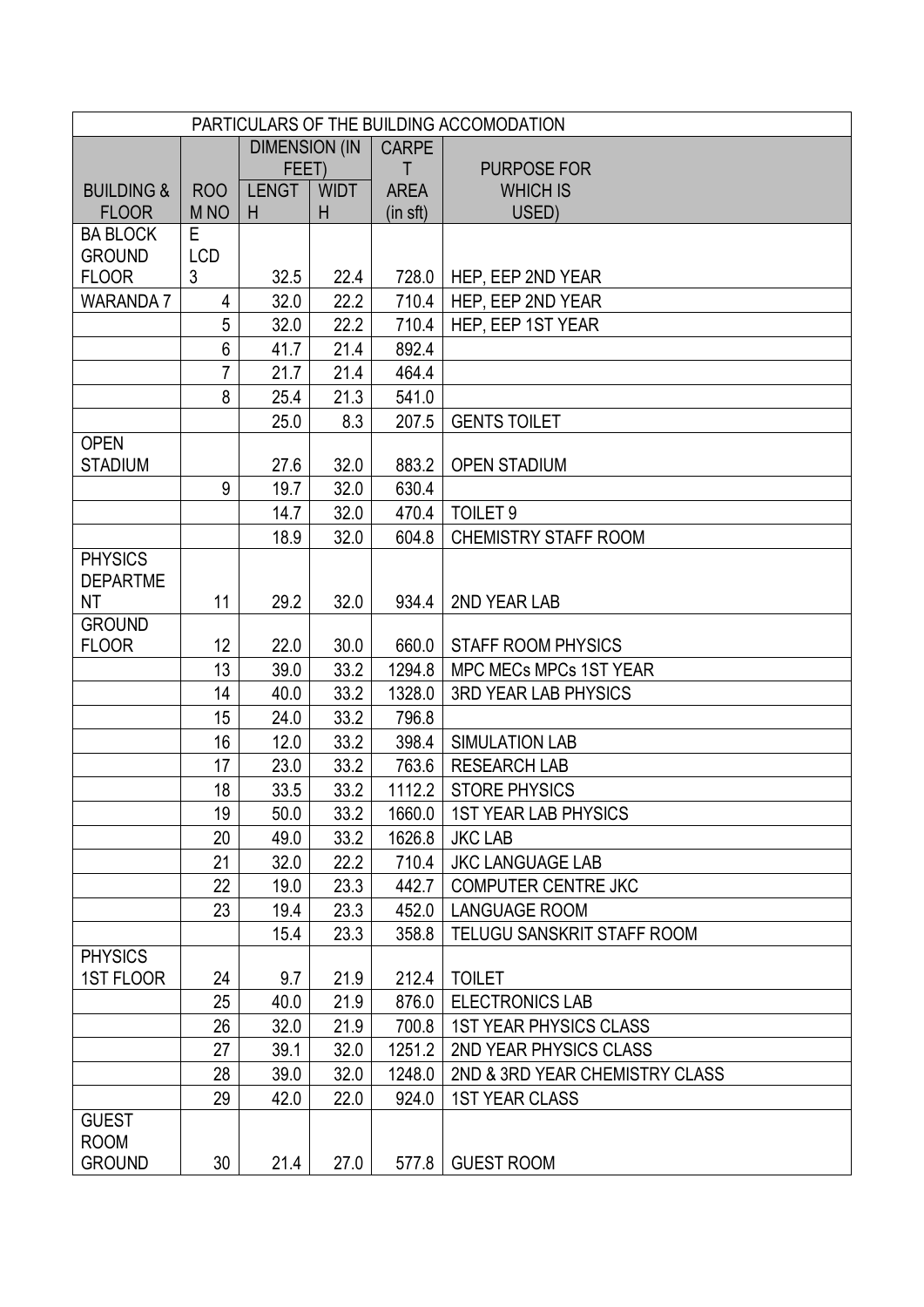| <b>FLOOR</b>    |           |      |      |        |                                              |
|-----------------|-----------|------|------|--------|----------------------------------------------|
|                 |           | 10.0 | 27.0 | 270.0  | <b>TOILET</b>                                |
|                 | 31        | 40.0 | 27.0 | 1080.0 | <b>EXAMINATION ROOM</b>                      |
|                 |           | 34.0 | 10.0 | 340.0  | POWER ROOM                                   |
| <b>DEPARTME</b> |           |      |      |        |                                              |
| NT OF           |           |      |      |        |                                              |
| <b>COMPUTER</b> |           |      |      |        |                                              |
| <b>SCIENCE</b>  | 32        | 41.0 | 27.5 | 1127.5 | <b>COMPUTER LAB</b>                          |
|                 | 33        | 41.0 | 27.5 | 1127.5 | <b>COMPUTER LAB</b>                          |
|                 | 34        | 15.0 | 27.5 | 412.5  |                                              |
|                 | 35        | 15.0 | 27.5 | 412.5  | <b>COMPUTER STAFF ROOM</b>                   |
|                 | 36        | 41.2 | 27.5 | 1133.0 | PETRO CHEMICAL                               |
|                 | 37        | 21.2 | 27.5 | 583.0  | PETRO CHEMICAL                               |
|                 | 38        | 11.0 | 27.5 | 302.5  | <b>ACID ROOM</b>                             |
|                 | 39        | 19.3 | 27.5 | 530.8  | <b>CHEMISTRY STORE ROOM</b>                  |
|                 |           | 14.0 | 9.0  | 126.0  | <b>AIR POLLUTION LAB</b>                     |
|                 | 40        | 34.0 | 20.0 | 680.0  | <b>E CLASS ROOM</b>                          |
|                 | 41        | 15.0 | 20.0 | 300.0  | <b>TOILET</b>                                |
|                 | 42        | 31.2 | 20.0 | 624.0  | <b>ORGANIC LAB</b>                           |
|                 | 43        | 49.0 | 20.0 | 980.0  | <b>ANALYTICAL CHEMISTRY LAB</b>              |
|                 | 44        | 10.0 | 27.0 | 270.0  | <b>MATHS DEPARTMENT</b>                      |
|                 |           |      |      |        | <b>CLASS ROOM CHEMISTRY &amp; ANALYTICAL</b> |
|                 | 45        | 29.0 | 27.0 | 783.0  | <b>CHEMISTRY</b>                             |
|                 | 46        | 29.0 | 27.0 | 783.0  | <b>CLASS ROOM BOTANY &amp; HORTICULTURE</b>  |
|                 | 47        | 29.0 | 27.0 | 783.0  | <b>CLASS ROOM ZOOLOGY</b>                    |
|                 | 48        | 29.0 | 27.0 | 783.0  | <b>CLASS ROOM</b>                            |
|                 | 49        | 10.0 | 27.0 | 270.0  | <b>BIO INFORMATIC LAB</b>                    |
|                 | 50        | 20.0 | 30.0 | 600.0  | <b>GIRLS WAITING HALL</b>                    |
|                 |           | 15.0 | 20.5 | 307.5  | <b>ROOM</b>                                  |
|                 | 51        | 15.0 | 27.0 | 405.0  | <b>ZOOLOGY STAFF ROOM</b>                    |
|                 | 52        | 41.0 | 27.5 | 1127.5 | <b>BIOTECH LAB</b>                           |
|                 | <b>RA</b> | 30.0 | 27.5 | 825.0  | <b>CLASS ROOM</b>                            |
|                 | <b>RB</b> | 30.0 | 27.5 | 825.0  | <b>ES CLASS</b>                              |
|                 | <b>RC</b> | 20.0 | 27.5 | 550.0  | <b>CLASS ROOM</b>                            |
| 1ST FLOOR       | 53        | 38.0 | 27.0 | 1026.0 |                                              |
|                 |           | 10.0 | 27.0 | 270.0  | <b>TOILET</b>                                |
|                 | 54        | 20.0 | 27.0 | 540.0  | PRINCIPAL ROOM                               |
|                 | 55        | 10.2 | 27.0 | 275.4  | NAAC COORDINATOR ROOM                        |
|                 | 56        | 10.0 | 27.0 | 270.0  | OFFICE STORE ROOM                            |
|                 | 57        | 49.0 | 27.0 | 1323.0 | <b>TOILET</b>                                |
|                 | 58        | 60.3 | 27.0 | 1628.1 | OFFICE ROOM                                  |
|                 | 59        | 13.0 | 22.0 | 286.0  | <b>LCD MANA TV</b>                           |
|                 | 60        | 12.1 | 22.0 | 266.2  | <b>WATER ROOM</b>                            |
|                 | 61        | 17.0 | 22.0 | 374.0  | ENGLISH CLASS ROOM 1ST & 2ND YEAR            |
|                 | 62        | 36.2 | 26.0 | 941.2  | <b>ENGLISH STAFF ROOM</b>                    |